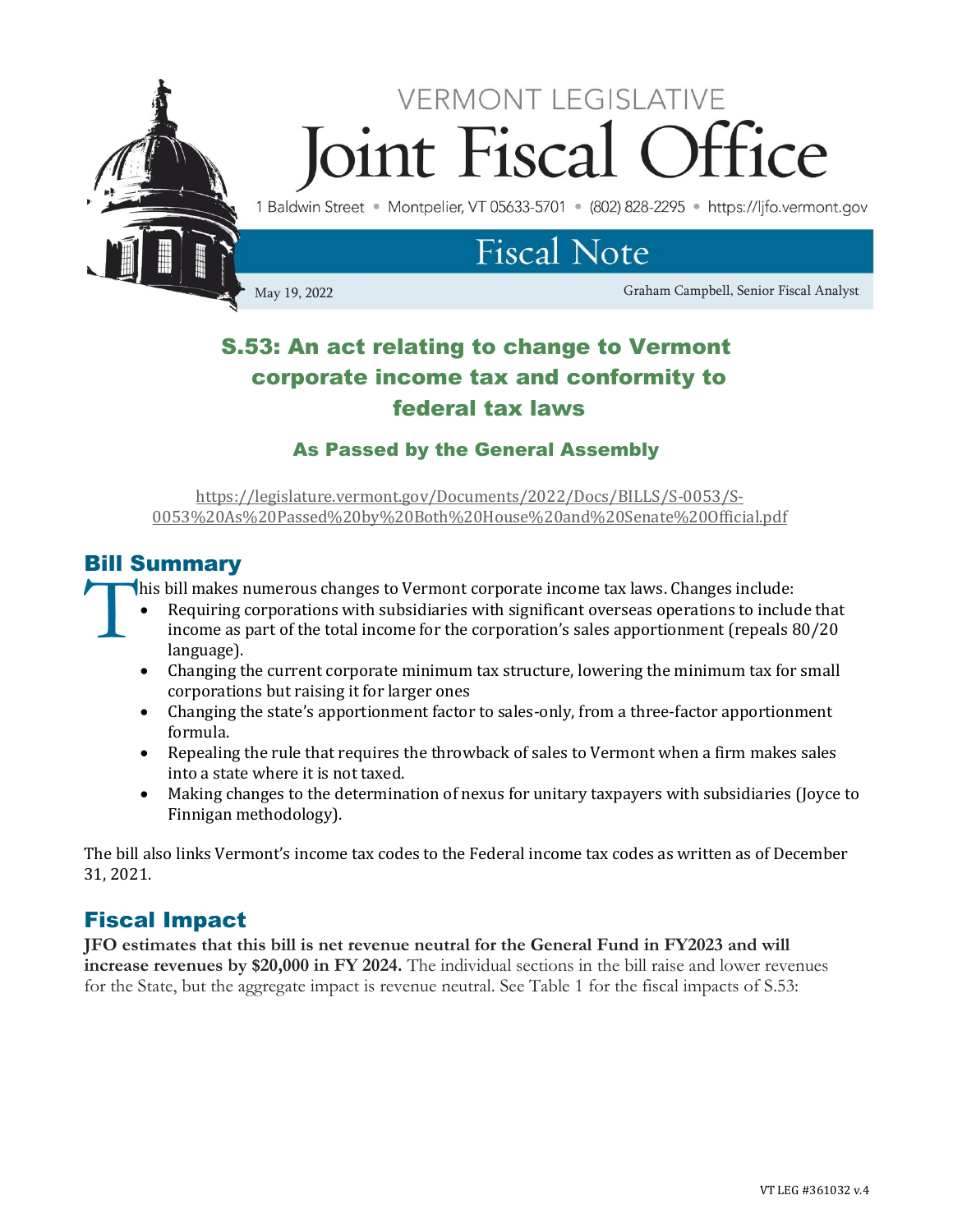|                | Table 1: Fiscal Impacts of S.53, Committee of Conference<br>(in millions)                                                                                                                                                                                                                                                                                                                                                                                                                                                                                                                                                                                             |                    |               |               |
|----------------|-----------------------------------------------------------------------------------------------------------------------------------------------------------------------------------------------------------------------------------------------------------------------------------------------------------------------------------------------------------------------------------------------------------------------------------------------------------------------------------------------------------------------------------------------------------------------------------------------------------------------------------------------------------------------|--------------------|---------------|---------------|
| Section        | Description                                                                                                                                                                                                                                                                                                                                                                                                                                                                                                                                                                                                                                                           | <b>FY2023</b>      | <b>FY2024</b> | <b>FY2025</b> |
| 1              | Repeal of 80/20 Language                                                                                                                                                                                                                                                                                                                                                                                                                                                                                                                                                                                                                                              | \$0.83             | \$2.28        | \$2.29        |
| $\overline{2}$ | Corporate Minimum Tax Changes                                                                                                                                                                                                                                                                                                                                                                                                                                                                                                                                                                                                                                         | \$0.83             | \$2.33        | \$2.33        |
| $\overline{3}$ | Change to Single Sales Apportionment Factor                                                                                                                                                                                                                                                                                                                                                                                                                                                                                                                                                                                                                           | $-$ \$4.01         | $-$11.00$     | $-$ \$11.05   |
| $\overline{3}$ | Throwback Rule Repeal                                                                                                                                                                                                                                                                                                                                                                                                                                                                                                                                                                                                                                                 | $-$0.30$           | $-$ \$0.85    | $-$0.85$      |
| 5              | Joyce to Finnigan Methodology                                                                                                                                                                                                                                                                                                                                                                                                                                                                                                                                                                                                                                         | \$2.65             | \$7.27        | \$7.30        |
|                | <b>Overall Fiscal Impact (General Fund)</b>                                                                                                                                                                                                                                                                                                                                                                                                                                                                                                                                                                                                                           | \$0.00             | \$0.02        | \$0.02        |
| ation/Detail   | lowing sections would have a fiscal impact.<br>1: Repeal of 80/20 Language for Overseas Businesses<br>urrent law, if a corporation has a subsidiary whose primary source of sales comes fron<br>efined as 80% of total sales or more), it is excluded from the sales of the parent corpor<br>es of determining their sales factor. <sup>1</sup><br>l would change current law, to repeal that language so that any subsidiary operating in<br>20% or less of its operations are based in the United States, would be counted as a men<br>group's sales for sales apportionment.<br>timates that this change will raise \$830,000 in General Fund revenue in FY 2023 a |                    |               |               |
| tions.         | in FY 2024. The change from FY2023 to FY2024 reflects a full tax year of implementa<br>2. Changes to the Corporate Minimum Tax                                                                                                                                                                                                                                                                                                                                                                                                                                                                                                                                        |                    |               |               |
| CMT is \$500.  | urrent law, if a corporation has zero or negative taxable income, it is subject to Vermor<br>m tax. The current minimum tax (CMT) is as follows:<br>For corporations with Vermont gross receipts less than \$2 million, the CMT is \$300<br>For corporations with Vermont gross receipts greater than \$2 million but less than \$5<br>For corporations with Vermont gross receipts greater than \$5 million, the CMT is \$750                                                                                                                                                                                                                                        |                    |               |               |
|                | tion of the bill creates a new CMT structure based upon Vermont gross receipts as foll                                                                                                                                                                                                                                                                                                                                                                                                                                                                                                                                                                                |                    |               |               |
|                | <b>VT Gross Receipts</b>                                                                                                                                                                                                                                                                                                                                                                                                                                                                                                                                                                                                                                              | S. 53 CoC Proposed |               |               |
|                | Less than \$500K                                                                                                                                                                                                                                                                                                                                                                                                                                                                                                                                                                                                                                                      | \$100              |               |               |
|                | \$500K-\$1 million                                                                                                                                                                                                                                                                                                                                                                                                                                                                                                                                                                                                                                                    | \$500              |               |               |
|                | \$1million to \$5 million                                                                                                                                                                                                                                                                                                                                                                                                                                                                                                                                                                                                                                             | \$2000             |               |               |
|                | \$5 million to \$300 million                                                                                                                                                                                                                                                                                                                                                                                                                                                                                                                                                                                                                                          | \$6000             |               |               |
|                | Over \$300 million                                                                                                                                                                                                                                                                                                                                                                                                                                                                                                                                                                                                                                                    | \$100,000          |               |               |
| and sales.     | ar, there are roughly 12,000 to 13,000 corporate tax returns. Of these returns, about 1<br>der current law, the portion of a corporation's net income attributable to Vermont is determined using<br>formula that takes into account of Vermont payroll, property, and sales relative to its nationwide payr                                                                                                                                                                                                                                                                                                                                                          |                    |               |               |

#### **Explanation/Detail**

The following sections would have a fiscal impact.

#### Section 1: Repeal of 80/20 Language for Overseas Businesses

Under current law, if a corporation has a subsidiary whose primary source of sales comes from overseas sales (defined as 80% of total sales or more), it is excluded from the sales of the parent corporation for the purposes of determining their sales factor. 1

This bill would change current law, to repeal that language so that any subsidiary operating in Vermont, even if 20% or less of its operations are based in the United States, would be counted as a member of a unitary group's sales for sales apportionment.

**JFO estimates that this change will raise \$830,000 in General Fund revenue in FY 2023 and \$2.28 million in FY 2024.** The change from FY2023 to FY2024 reflects a full tax year of implementation for corporations.

#### Section 2*:* Changes to the Corporate Minimum Tax

Under current law, if a corporation has zero or negative taxable income, it is subject to Vermont's corporate minimum tax. The current minimum tax (CMT) is as follows:

- For corporations with Vermont gross receipts less than \$2 million, the CMT is \$300
- For corporations with Vermont gross receipts greater than \$2 million but less than \$5 million, the CMT is \$500.
- For corporations with Vermont gross receipts greater than \$5 million, the CMT is \$750.

This section of the bill creates a new CMT structure based upon Vermont gross receipts as follows:

| <b>VT Gross Receipts</b>     | S. 53 CoC Proposed |  |  |
|------------------------------|--------------------|--|--|
| Less than \$500K             | \$100              |  |  |
| \$500K-\$1 million           | \$500              |  |  |
| \$1 million to \$5 million   | \$2000             |  |  |
| \$5 million to \$300 million | \$6000             |  |  |
| Over \$300 million           | \$100,000          |  |  |

Each year, there are roughly 12,000 to 13,000 corporate tax returns. Of these returns, about 10,000 pay the

<sup>&</sup>lt;sup>1</sup> Under current law, the portion of a corporation's net income attributable to Vermont is determined using a three-factor formula that takes into account of Vermont payroll, property, and sales relative to its nationwide payroll, property,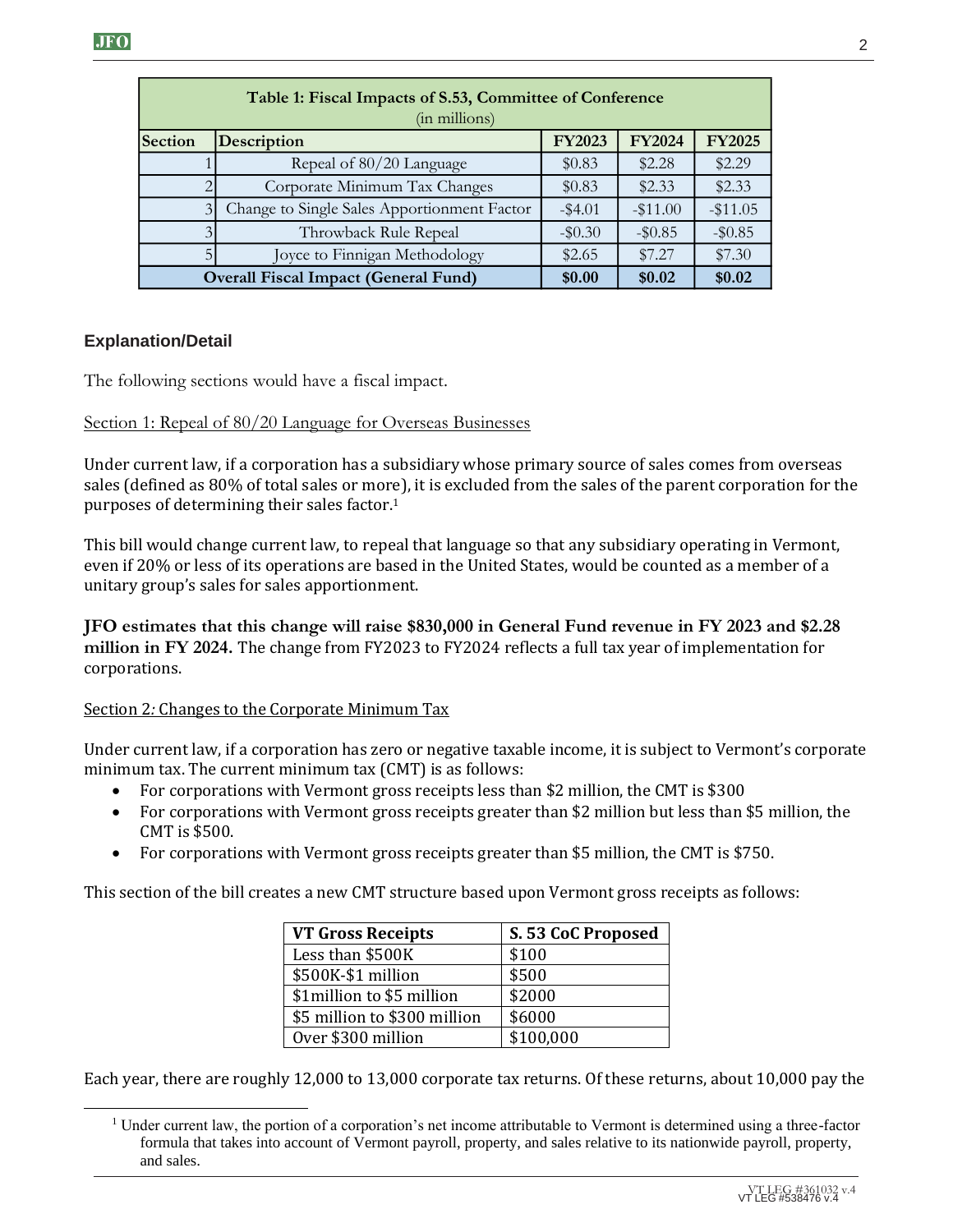corporate minimum tax. It is estimated that about 85-88% of these corporate minimum taxpayers have Vermont gross receipts of less than \$500,000. This group would receive a reduction in their minimum tax paid, from \$300 to \$100. The remaining firms would see an increase in their CMT. The top bracket of \$300 million and over in Vermont gross receipts is expected to impact around 10 corporations per year.

#### **This section of the bill is estimated to increase General Fund revenues by \$830,000 in FY2023, growing to \$2.33 million per year thereafter as all corporations are expected to be subject to this change by mid-year 2023.**

#### Section 3: Single Sales Apportionment and Repeal of the Throwback Rule

This section makes a significant change to the way Vermont calculates a corporation's presence in Vermont for the purposes of taxation. Under current law, the portion of any given corporation's net income attributable to Vermont is determined using a three-factor formula that takes into account Vermont payroll, property, and sales relative to its nationwide payroll, property, and sales.

This section of the bill proposes changing that apportionment to sales-only. That is, a company's net income attributable to Vermont would only be determined by the ratio of their Vermont sales to the nationwide sales.

**Changing Vermont's apportionment formula to sales-only is expected to reduce General Fund revenues by \$4.01 million in FY2023, growing to approximately \$11 million per year thereafter.**  This represents roughly 5-6% of total corporate tax revenues once fully implemented. The change from FY2023 to FY2024 reflects a full tax year of implementation for corporations.

The above revenue estimate reflects the net tax change across all corporate taxpayers. On an individual level, the change could either reduce or increase a corporation's tax liability depending upon its structure. In general, this change is expected to benefit corporations in sectors of the economy with large payroll and property presences in Vermont that also export most of their sales, such as the manufacturing sector. JFO and the Department of Taxes estimate that much of the tax benefit of this change will accrue to the top 100 tax filers. This corresponds with general trends in business taxation, in which a large portion of the State revenues come from a small number of filers. Many of these top 100 filers tend to have significant payroll and property presences in Vermont while selling most of their goods or services elsewhere.

This being said, there are a number of corporate taxpayers who will end up paying more under this apportionment formula, particularly those without significant physical presence in Vermont. Based upon Department of Taxes modeling, firms in industries such as information technology, finance and insurance, and professional services are expected to in aggregate pay more corporate income tax as a result of the change.

Corporate taxpayers without taxable income, which make up approximately 70 to 80% of total corporate tax returns, will see no impact from this change.

This section also repeals the Throwback Rule for corporations. Under current law, if a corporation sells into a state in which it has no nexus (and therefore, no taxability), Vermont requires the corporation to count those sales as Vermont sales for the purposes of determining their sales apportionment factor. This proposal would repeal that rule. **This is expected to reduce General Fund revenues by \$220,000 in FY2023 and \$850,000 each fiscal year thereafter.** The change from FY2023 to FY2024 reflects a full tax year of implementation for corporations.